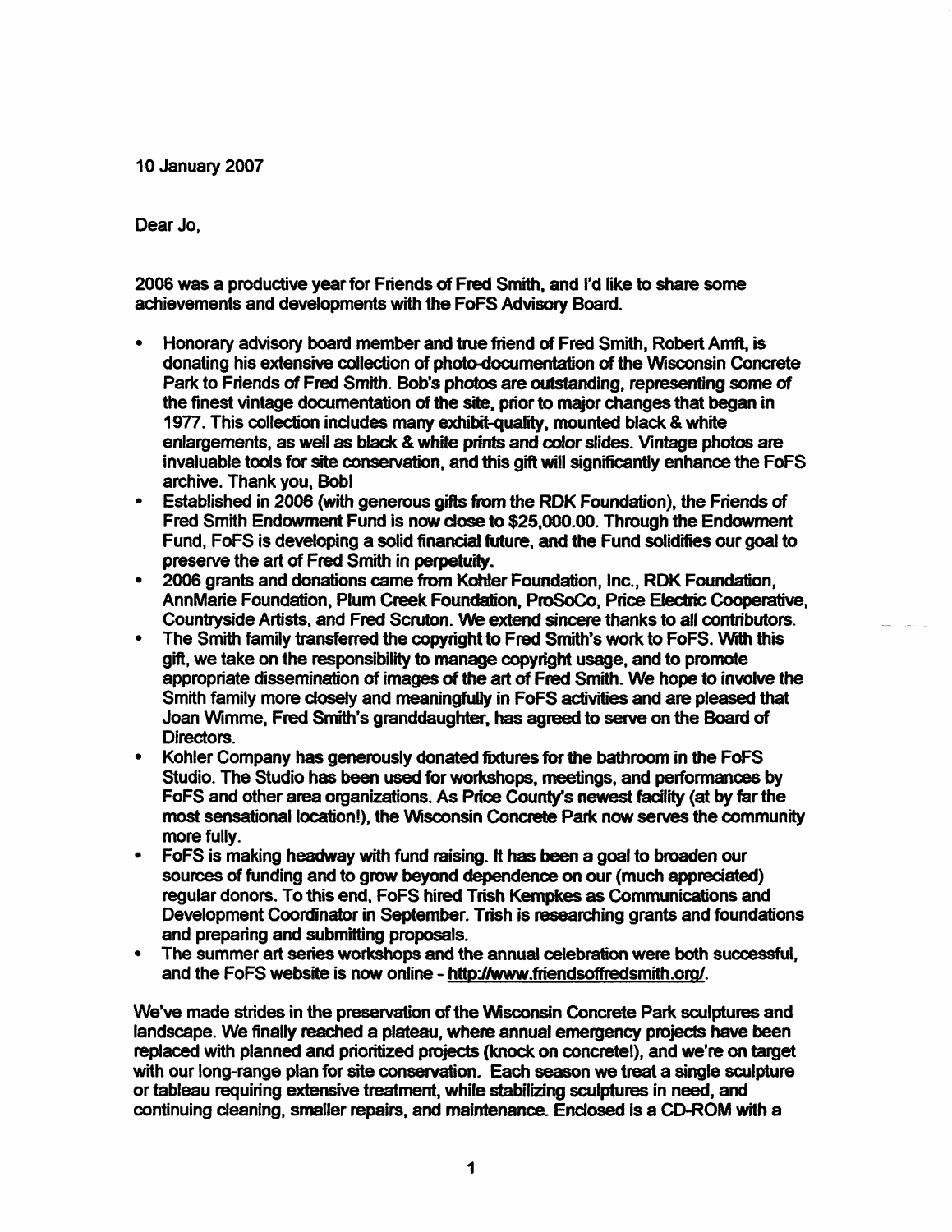10 January 2007

cunsaG

2006 was a productive vear for Alenda of Frad Shake, and I diffice to share squae theogypacking and dayeloginating the FoFS Adjuscripted:

- Honorary advisory board to samber and the facility of Fred Smith. Robert Anich, is, donating his extensive collection of choic-couragents of the Misconsin Concrete. Park to Priends of Fred Smith, Buble pholos are outskarting, representing so he of the finest vintage documentation of the site and relation changes that becan in 1977. This collection includes many exists couglists are the diack & while enlargements, as well as black & with printing the color office. Nintage photos are invaluable tools for site conservation, and clientify at strictions the phase the FoRS archive. Thank you, Bob!
- **Batefished in 2003** with generous gits from the ROM Foundation), the Friends of Frad Smith Endowmedt Fund is now close to >26,990.00. Through the Endowment Fund, FoFS is developing a solid financial turna, and the Fund sciiditize our goal to presente the art of Fraid Smith in perpetuity.
- 2006 granic and densions came from Keiter Foundation, Inc., FDR Foundation Aproviane Pottriction, Pium Oreek Polonica und ProCo. Pace Electric Opportunic  $\mathsf{Cov}$  thresh is Advise and Fred Sproght implies the property steps of all material  $\mathsf{C}$
- The Smith family transferred the convicting Fred Striph's work to PoPS. With this gift, we take on the responsibility to manage copying it usses, and to promote appropriate dissemination of mages of the art of thad Smith. We hope to profee the Gmith femily more closely and meaninghally in FoFG polinides and are pleased that Joan Wimme, Fred Strift's pranddaughter, hes ameed to serve on the beard of Directors.
- Kohier Company has penerosly doneses finities for the bathroom in the FoF3. Studio. The Studio has been used for workspues, musicines, and pariormanues by FoRS and other area comizations, As Pace County a newest facility (at by facitive most sensational topsicht), the Wardon's concrete Pad, now serves the community more follw.
- PoRS is making headway with fund raising. It has been a goal of boaden our sources of (unaing and to grow beyend uspendence on our (much apudated). requier donors. To this end, PoRS hild Chich Kenneres as Communications and Development Ccordinator in Geniember. That is researching grant, and foundations, and preparing and submitting propossis.
- The summore ad seties workshops and that chauda calebration ware cold successful. and the PoPC welves is now online - shippywww.pigc.org/editions.com

Views made stripped in the preservation of the viewsports in Conductor Resk sculptures und iandacape. <sup>no</sup>e finally reached a mateau, whele annumentes organizo orcients have buyn replaced with planked and prioribase projects classic and collectely, und we're on larget with one long-reage plan for sile conservation. Each season we hear a single acceptore. or table su requaring ext**ensive tradme**nt, while stabilizing scut*mance* in need, and continuing cleaniar in smaller repairs, and maintenances. Enclosed is a CD-ROW with a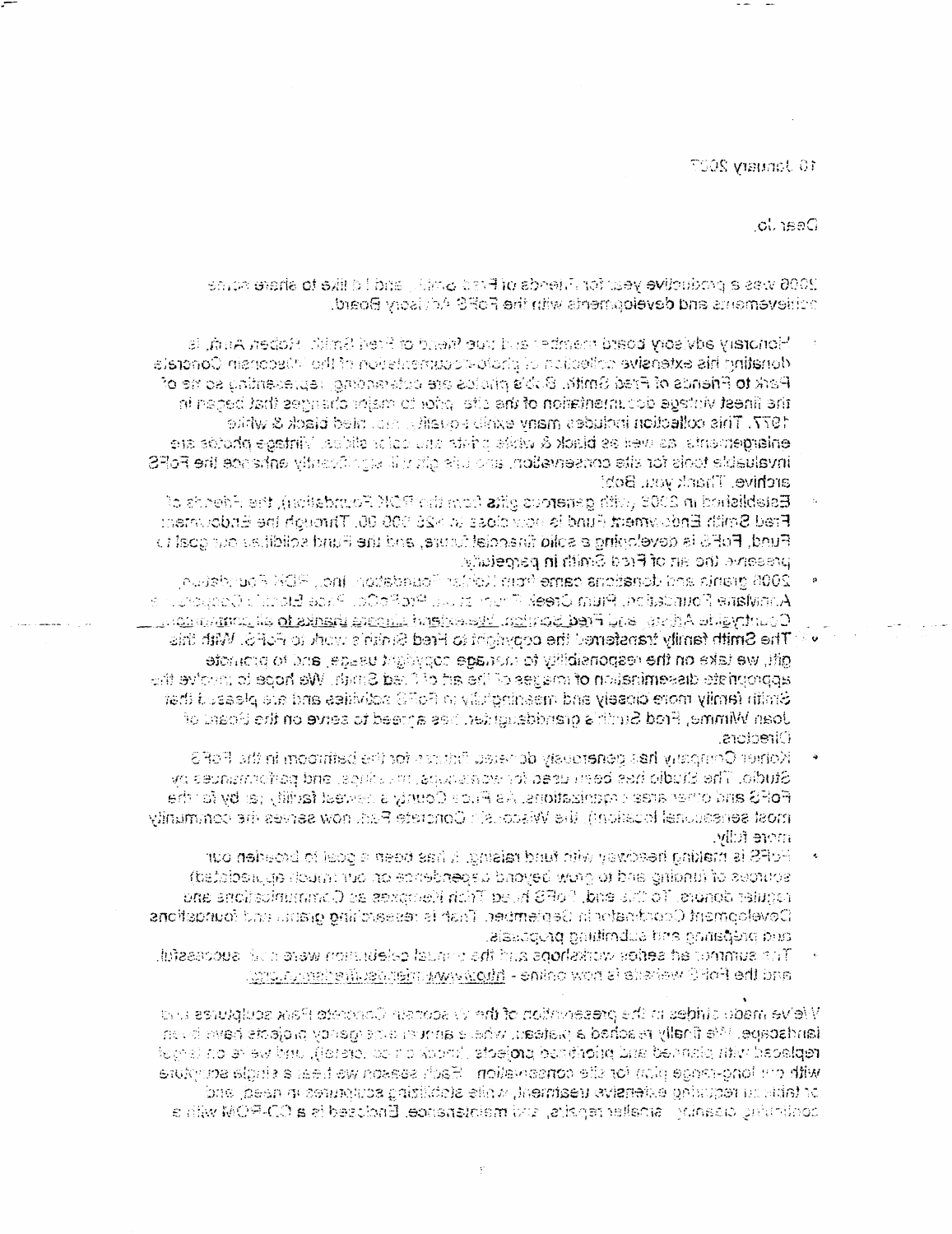presentation on the summer 2006 conservation project that can be viewed in PowerPoint, Keynote, or PDF format.

We're currently planning the 2007 conservation project, to indude:

- Complete restoration of the Iwo Jima plaque.
- Restoration of Smith's Nativity Scene plaques, reinstallation of plaques on the Bandstand tableau,
- Restoration of all wood elements and repainting of all metal elements.
- Structural stabilization of figures in the Silent Spot, Farming with Horses, Double Wedding, and Chiann and Photographer tableaux, and other figures, as needed,<br>• Restoration of horns and antlers,
- 
- Continuing major surface cleaning, based on product research and
- implementation in 2006,<br>• Relocation and conservation of the Indian Posts (incorrectly positioned when relocated in 1979), • Miscellaneous maintenance and repairs.
- 

The expenses for the project outlined above will be in the range of \$50,000.00. We're pleased to acknowledge generous advance support from Kohler Foundation, Inc. FoFS is applying for a grant from the Wisconsin Arts Board, and is researching other funding sources. As usual, we'll tailor the project according to funds we're able to raise. And, as usual, we humbly seek the support of our Advisory Board members and will gratefully appreciate your contribution to the preservation of the Wisconsin Concrete Park.

This year we remember two important friends: Murry Rinehart and Seymour Rosen (brief obituaries enclosed). During his tenure as bartender at Smith's Rock Garden Tavem, Murry brought the site to life through his spirited stories. SPACES founder and FoFS Advisory Board member Seymour Rosen is a legendary figure in the preservation of art environments worldwide. We will honor Seymour's wish to have some of his remains scattered at the Wisconsin Concrete Park in 2007. I invite you to consider making a gift in memory of Murry Rinehart and/or Seymour Rosen, both of whom were ardent supporters of efforts to preserve the Wisconsin Concrete Park.

On behalf of the Board of Directors, I thank you for continuing to lend your name and support to Friends of Fred Smith. I'll keep you all posted as we move fonward in 2007.

With warmest regards.

Lisa Stone Chair, Conservation Committee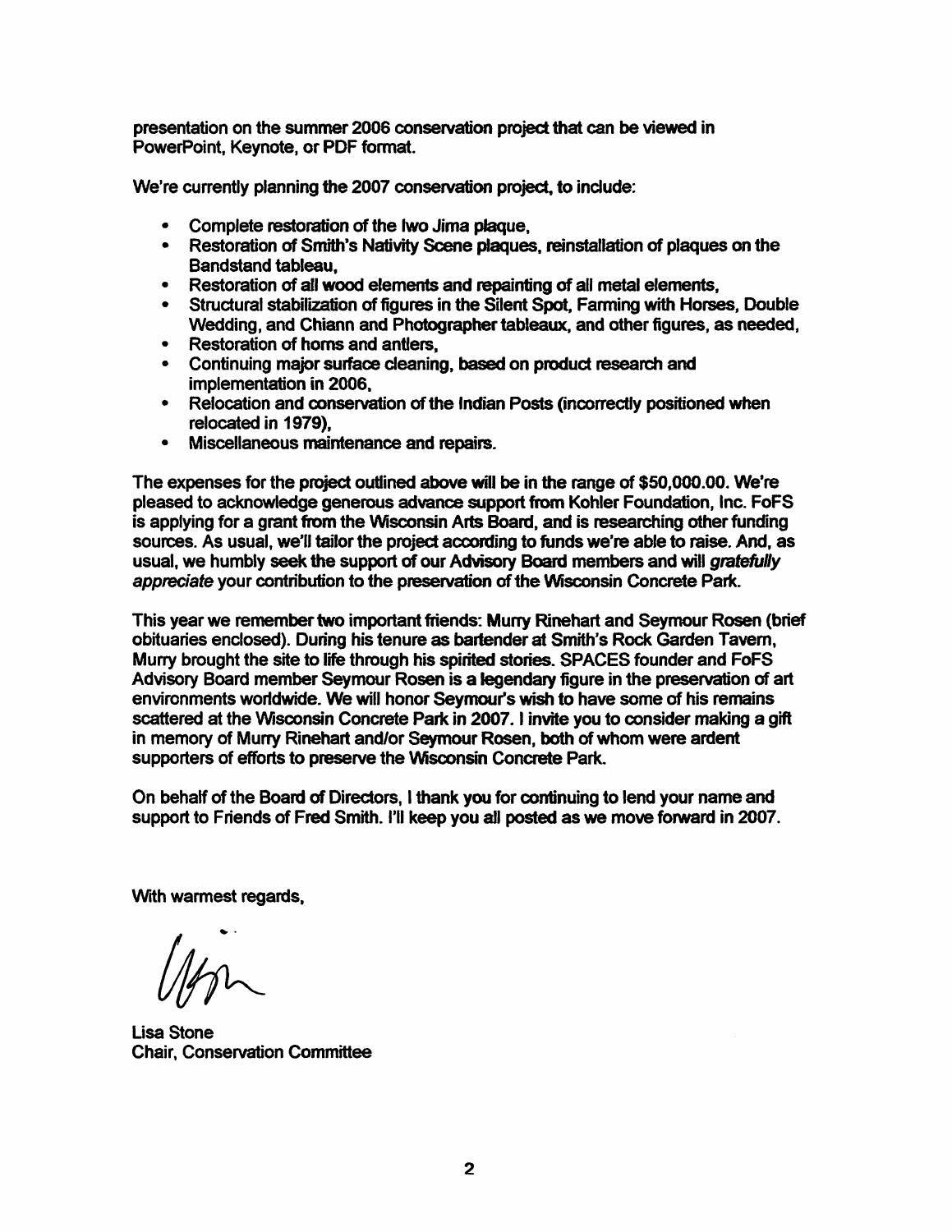#### In memoriam

#### Murry J. Rinehart September 25,1924 - December 12,2005

Murry Rinehart was the proud ovwier of Fred Smith's Rock Garden Tavern from about 1977 to 1982. He was an enthusiastic supporter of the Wisconsin Concrete Park, especially during the project to conserve the site after the windstorm of 1977. When he sold the tavern and moved to the Adams/Friendship area. Murry donated two original Woodpecker sculptures by Fred Smith to the permanent collection of the Milwaukee Art Museum. A memorial celebration was held for Murry on May 13, in Janesville. Murry will be remembered for his wry wit, infectious sense of humor, and for being a true Friend of Fred Smith.

# Seymour Rosen<br>February 10, 1935 – September 25, 2006 February 10,1935 - September 25,2006

"There is something out there...." These are the opening words Seymour Rosen wrote to inaugurate the first SPACES newsletter, published in 1982. The essay continued: "Most environments represent a lifetime of work by people who are now in old age. They are the result of individual vision rather than formal training. They are art as an expression of personal joy." Aware of the significance and vulnerability of folk art environments, Rosen founded SPACES<br>(Saving and Preserving Arts and Cultural Environments) in 1978. His passion for art (Saving and Preserving Arts and Cultural Environmertts) in 1978. His passion for art environments began with his involvement with the preservation of Simon (Sam) Rodia's Watts Towers in Los Angeles. Many art environments exist today—have been saved, documented, preserved, and are recognized and respected—in large part due to Rosen's vision, his love, and his dogged determination that art environments be recognized as a significant art form of oir time. Rosen served as an advisory board member of Friends of Fred Smith.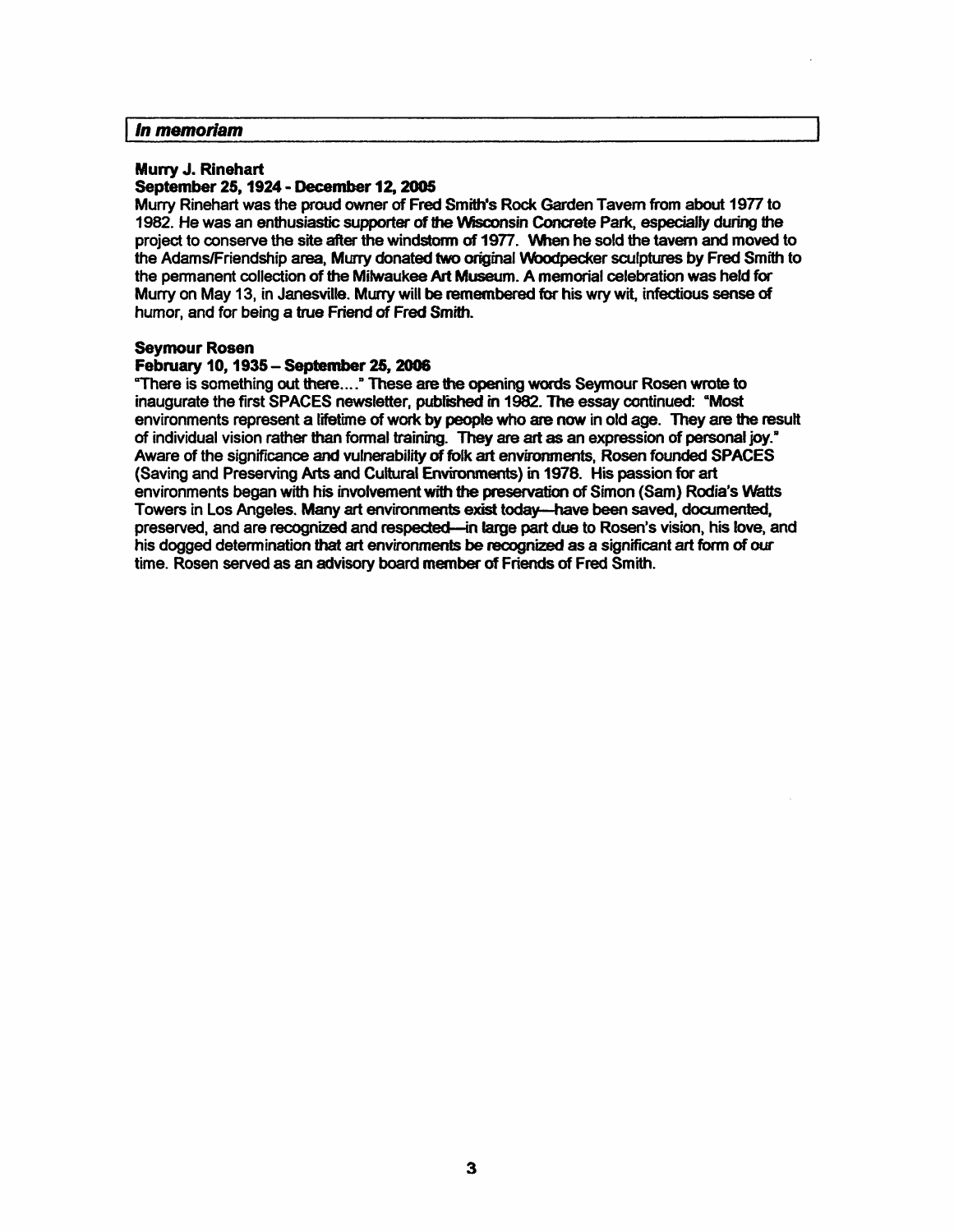## Honorary advisory board members

#### Ruth deYoung Kohler

Leader in the preservation of art environments; responsible for the recognition of the Wisconsin Concrete Park in 1976, initiated early preservation efforts, supporter of ongoing preservation efforts.

# **Robert Amft**

Artist and photographer, friend of Fred Smith's, made extensive vintage documentation of the site, Chicago.

#### Advisory board members

#### Arnold Alanen

Chair, Department of Landscape Architecture and Historic Preservation, University of Wisconsin-Madison.

#### **Russell Bowman**

Former director, Milwaukee Art Museum; Principal, Russell Bowman Art Advisory, Chicago.

#### Jim Draeger

Architectural Historian, Historic Preservation Division, State Historical Society of Wisconsin.

#### **John Hachmeister**

Co-Director, Garden of Eden, Lucas, Kansas, Member, Board of Directors, Garden of Eden, Inc., Associate Professor of Art, University of Kansas, Lawrence, KS.

#### Michael D. Hall

Artist, curator, writer, critic, advocate for the preservation of art environments, Hamtramck, Ml.

#### Jo Farb Hernandez

Director, SPACES, Director, Natalie and James Thompson Art Gallery, School of Art and Design, San Jose State University. Principal, Curatorial and Museum Management Services. Writer, advocate for the preservation of art environments, San Jose, CA.

#### Don Howlett

Preservation Services, Inc., former FoFS board member, FoFS Conservation Committee, and has worked on site preservation at the WCP since 1977.

#### Jeanne Lambin

Field Representative, National Trust for Historic Preservation, Midwest Office, Mineral Point, Wl.

#### **Ruth Lull**

Secretary, Wisconsin Arts Board, artist, Ashland, Wl.